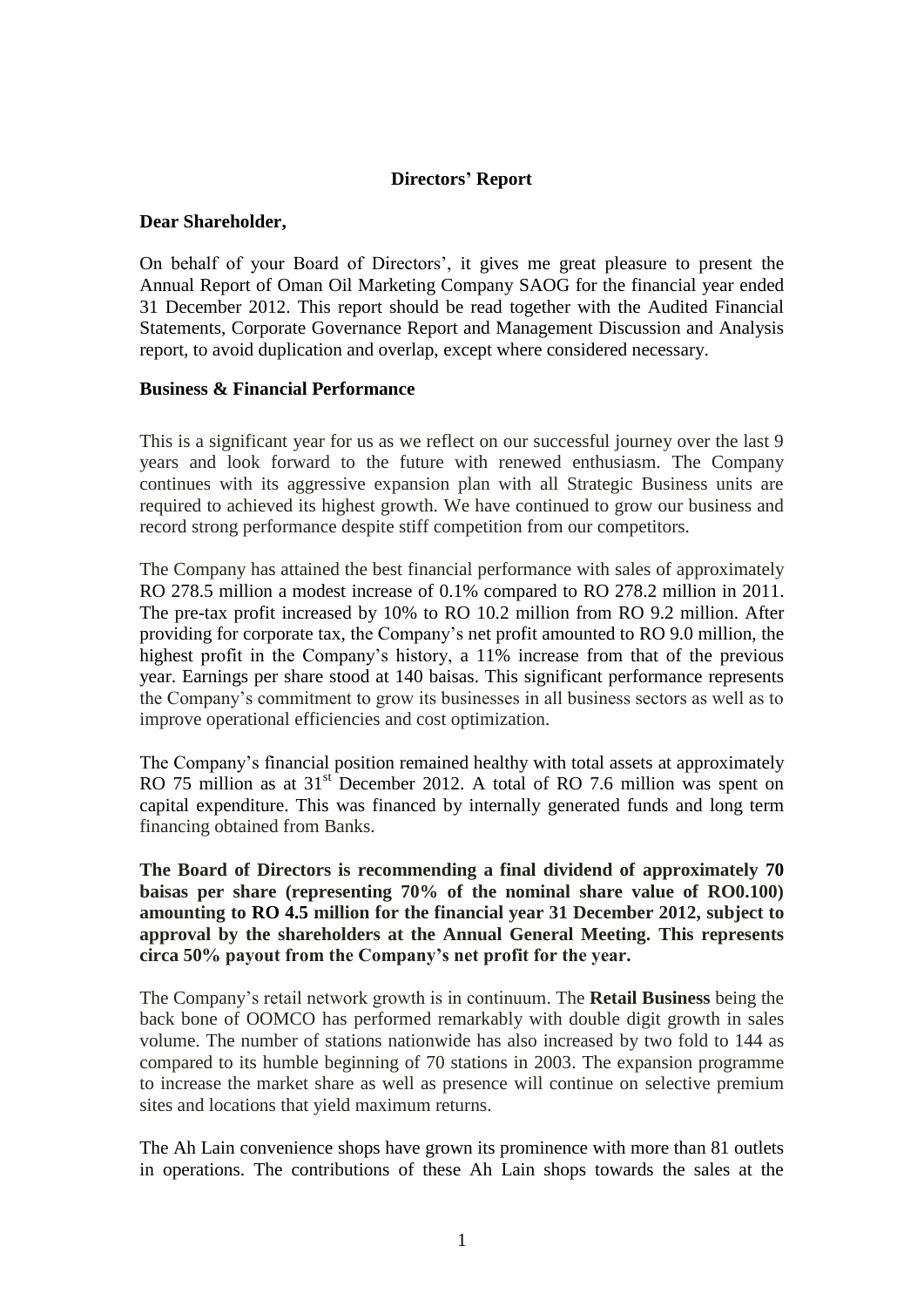forecourt have been immense and plans are afoot to further increase our services and offerings. The smart partnership with renowned fast food chain specialists namely Burger King, Dunkin Donuts and Subway will continue and be enhanced. Plans are afoot to increase the contribution of Ah Lain in the near future. New retail business will be explored to further strengthen the vision of the retail business to be the premium retailer in Sultanate of Oman.

The **Commercial Business** unit even though is driven by price and competitive terms of trade have performed reasonably well. The volume growth has been maintained benefitting from the continuous government spending. Driven by a dedicated and customer focus sales team, successful strides are made to broaden the customer base. As a result the business unit achieved a marked growth in volumes. The team is determined to explore more opportunities to scale higher and capitalize on new development projects especially in new identified economic zones.

The performance of **lubricant business** was one of the best in the recent years with volume growing at 16% year on year and this represents approximately 35% of the market share, a market which is inundated by numerous brands. This accomplishment has been backed by BP & Castrol, the product supplier as well as our loyal customers in Commercial and High Street sectors. Plans are in the pipeline to further solidify this partnership with our suppliers and the end users.

Our home grown lubricant brands, MAXIMO & OPTIMO, are well accepted in GCC and African countries. The Company is planning to introduce, promote and market the homegrown products in the Sultanate.

The **Aviation** business suffered a major loss due to the failure insecuring a second term of fuel supply to Oman Air. Nevertheless the business unit is exploring areas to widen their services to the existing and new aviation customers. The collaboration with Air BP will continue in providing technical expertise to its customers.

The **Marine Business** unit is focus in widening the customer base to include other ports such as Salalah and Muscat. The challenge remains to secure and service the existing customers while acquiring new ones at a reasonable margin.

The Company continues to invest in its existing infrastructure and assets to enhance their integrity as part of continuous efforts expended to ensure that our delivery network and operations especially reliable logistics support system are geared towards supporting our aggressive business growth.

The Company continues to focus on delivering quality products and services to across all our four core businesses to provide "value for money" to our wide segments of customers.

Our Joint Venture Company, **Oman Oil Matrix Marine Services Company**, has recorded its maiden profit in the middle of this year. This blended well with the ever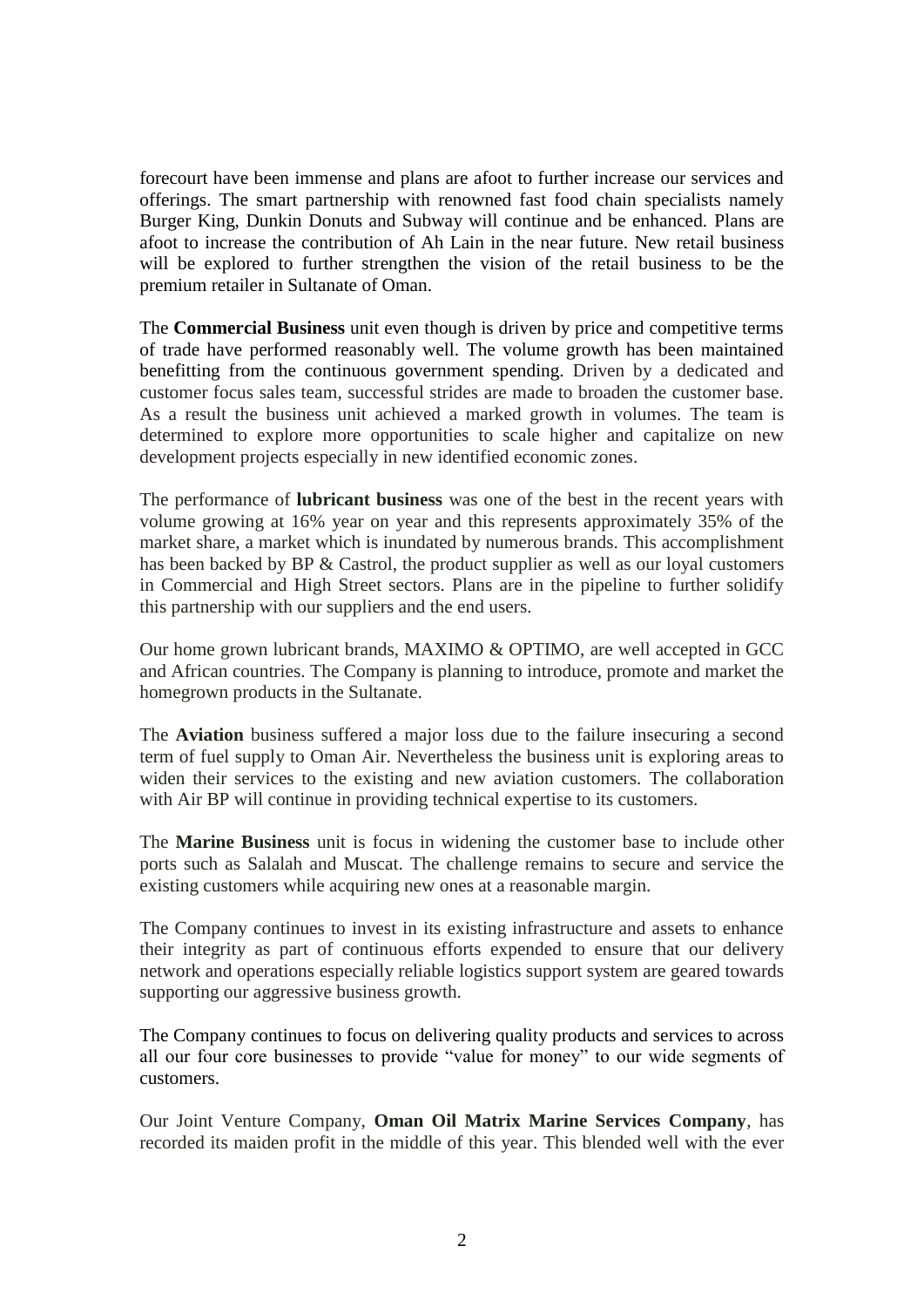increasing activities at Port of Sohar. The Team is geared towards increasing its customer base as well as increasing its the market share at the port.

## **Health, Security, Safety and Environment**

Health, Safety, Security and Environment (HSSE) remains a focus of the Company and practices have been pushed hard across our operations. Besides training and workshops on HSSE which have been carried over the years, the Company has introduced a health campaign – *I Promise* – to ensure that our people are at the best of their health.

Another significant milestones and being one of the best in the world is that the terminal operations in Mina Al Fahal has achieved a record of 20 years of No Loss Time Injury. This achievement underpins the commitment of the Company to be SAFE in all aspects of its operations.

#### **People**

People are the main asset of any companies and great companies are built by great people. The Company continues to invest in its staff through continuous training and team work building to develop in house capability and a united workforce. Some of the key initiatives include our joint training programmes with Takatuf to create future leaders for the Company as well as the Country.

The Omanisation is one of the highest in the industry at 83%.

## **Outlook**

The outlook for the coming year is positive with the demand for petroleum products expected to grow in tandem with Oman's projected economic growth of approximately 7% in 2013.

The Company is gearing itself for intense competition in all of its core markets especially in the retail segment. Current market share to be defended while new ones to be created and the margins to be managed.

New retail premium sites are to be launched with the ever popular Ah Lain convenience stores. Strategic growth locations especially in the Southern Region will be one of the growth area targeted.

The commercial team is focused in obtaining new infrastructure contracts as announced by the Government & Private Sectors. This will contribute positively as the construction of various infrastructure linked projects, upgrading of highways and roads will help keep demand, particularly for diesel at reasonable levels.

The aviation and marine sectors are to benefit from the expected strong growth and extension of the new Muscat and Salalah Airports. The encouraging development in